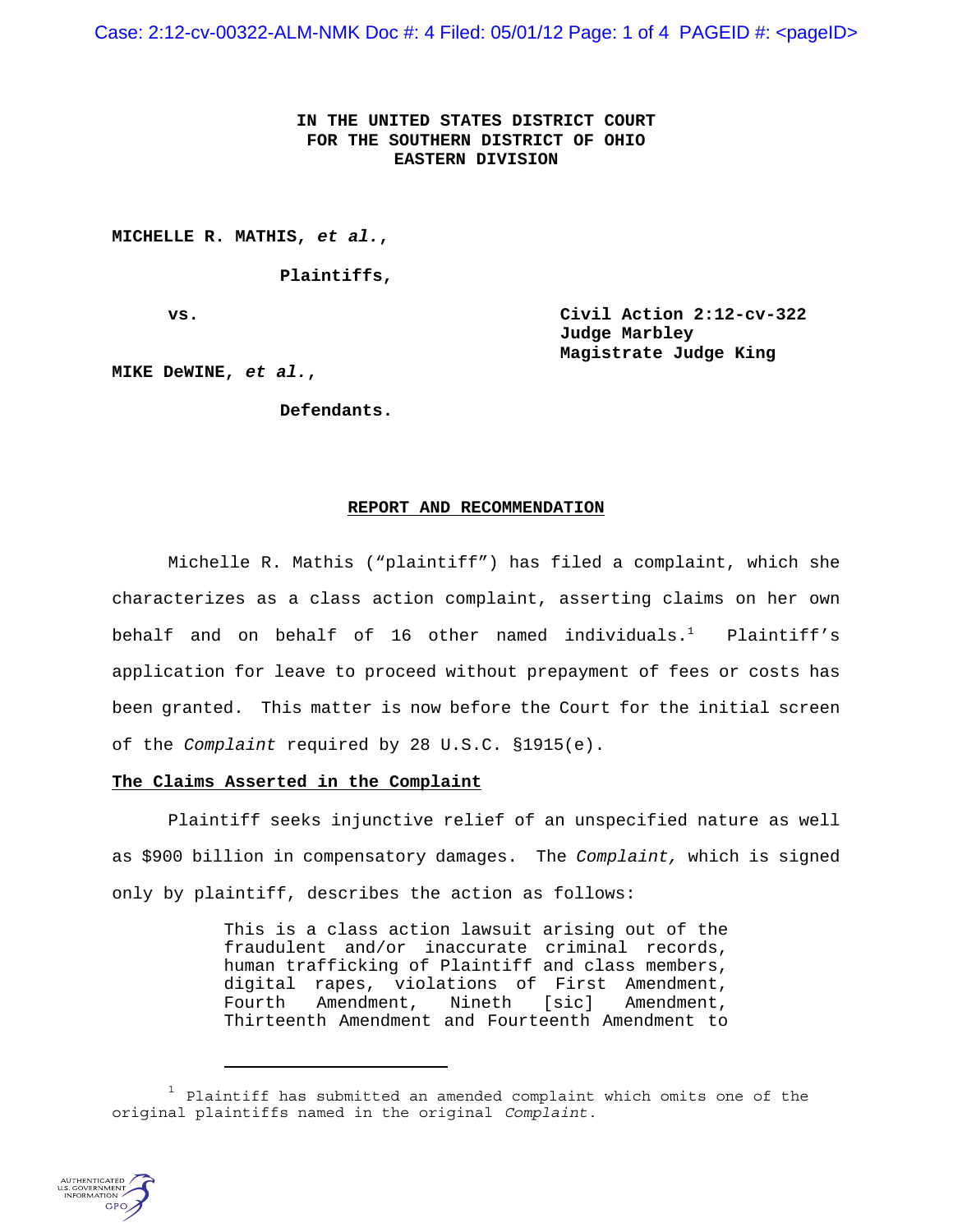the U.S. Constitution on all members of the class and Plaintiff.

*Complaint*, p. 8. The *Complaint* specifically alleges that the rapper "Shawn Carter (A.K.A. Jay-Z)" is "the person in operation of the human trafficking," *id*., and that the

> people of the United States of America have place [sic] remote neural monitoring on Plaintiff and class members to control us as human traffick [sic] victims to not continue to place court complaints or even do court complaints because people of United States of America refuse to do anything about our torment, abuse, digital rapes, rapes and human trafficking.

*Id*. Reports of the alleged human trafficking have been made to the Columbus Police and the Toledo Police Departments, as well as to the Ohio Attorney General and associated agencies, but no action has been taken. *Id*. at 9.

The *Complaint* also asserts claims arising out of certain court proceedings involving Mia Clayborne, one of the other named plaintiffs, based on a criminal complaint made by defendant Kristi Amick. *Id.* at 11. A state court judge and magistrate, also named as defendants, "which are heavily into human trafficking of Plaintiff and Class members by allowing legal malpractice," *id.*,

> continued to conduct court hearings to emotionally distress and maliciously harm Shanda Mathis and her children (all class members) even though Shanda Mathis filed complaints and a lawsuit on Judge Jim Mason.

*Id.* at 12. Also named as defendants are the attorney who represented Mia Clayborne and the Assistant Prosecutor who prosecuted her.

Plaintiff also alleges that the Ohio Attorney General has refused to correct plaintiff's false and inaccurate criminal record and who has "a secret court order" on her which subjects her to electronic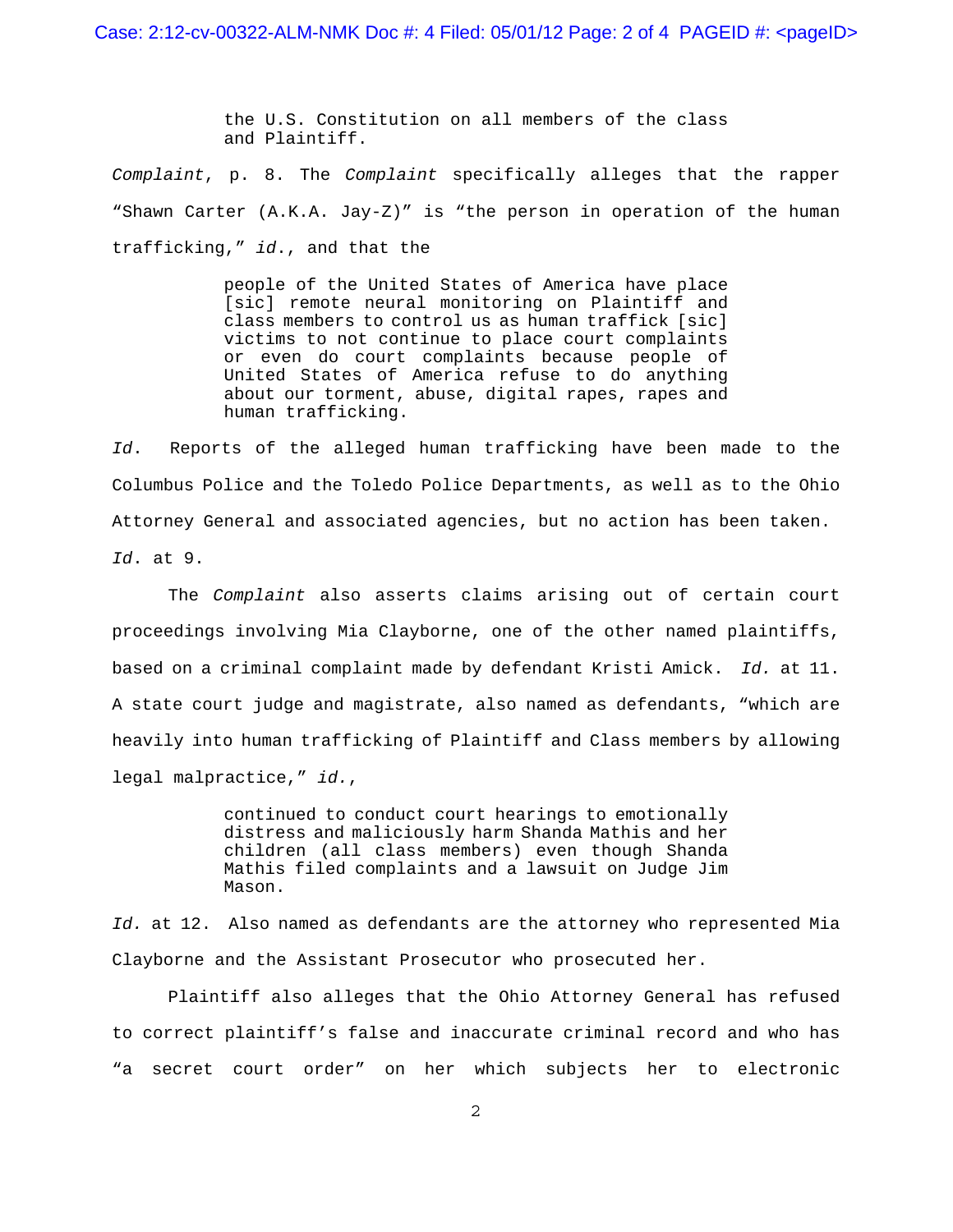surveillance and wiretaps by the National Security Agency, whose Director is also named as a defendant. *Id*. at 15.

Finally, the *Complaint* names as defendants "President Barack Obama and Michelle Obama," and alleges that "Shawn Carter (A.K.A. Jay-Z) has a close relationship with President Barack Obama." *Id*. at 8.

## **Discussion**

To the extent that plaintiff attempts to assert claims of other individuals, such as Mia Clayborne and Shanda Mathis, she lacks standing and authority to do so. *See* 28 U.S.C. § 1654 ("In all courts of the United States the parties may plead and conduct their own cases personally or by counsel . . . . ") Plaintiff, who is not an attorney licensed to practice law in this Court, cannot present the claims of others.

Plaintiff appears to assert on her own behalf claims arising out of alleged "human trafficking" by Jay-Z, reports about that human trafficking and "place[ment] of remote neural monitoring" on plaintiff, resulting in electronic wiretaps by the Director of the National Security Agency. The United States Supreme Court has explained that a complaint filed *in forma pauperis* should be dismissed as frivolous if it lacks an arguable basis in law or fact. *Neitzke v. Williams*, 490 U.S. 319, 325 (1989). A complaint lacks an arguable basis in law or fact if it is based on legal theories that are indisputably without merit or if it contains factual allegations that are "fantastic or delusional." *Id*. at 327-28; *Brand v. Motley*, 526 F.3d 921, 923-24 (6th Cir. 2008). This Court concludes that the claims asserted by plaintiff on her own behalf are based on factual allegations that are fantastic or delusional.

It is therefore **RECOMMENDED** that the action be dismissed.

3